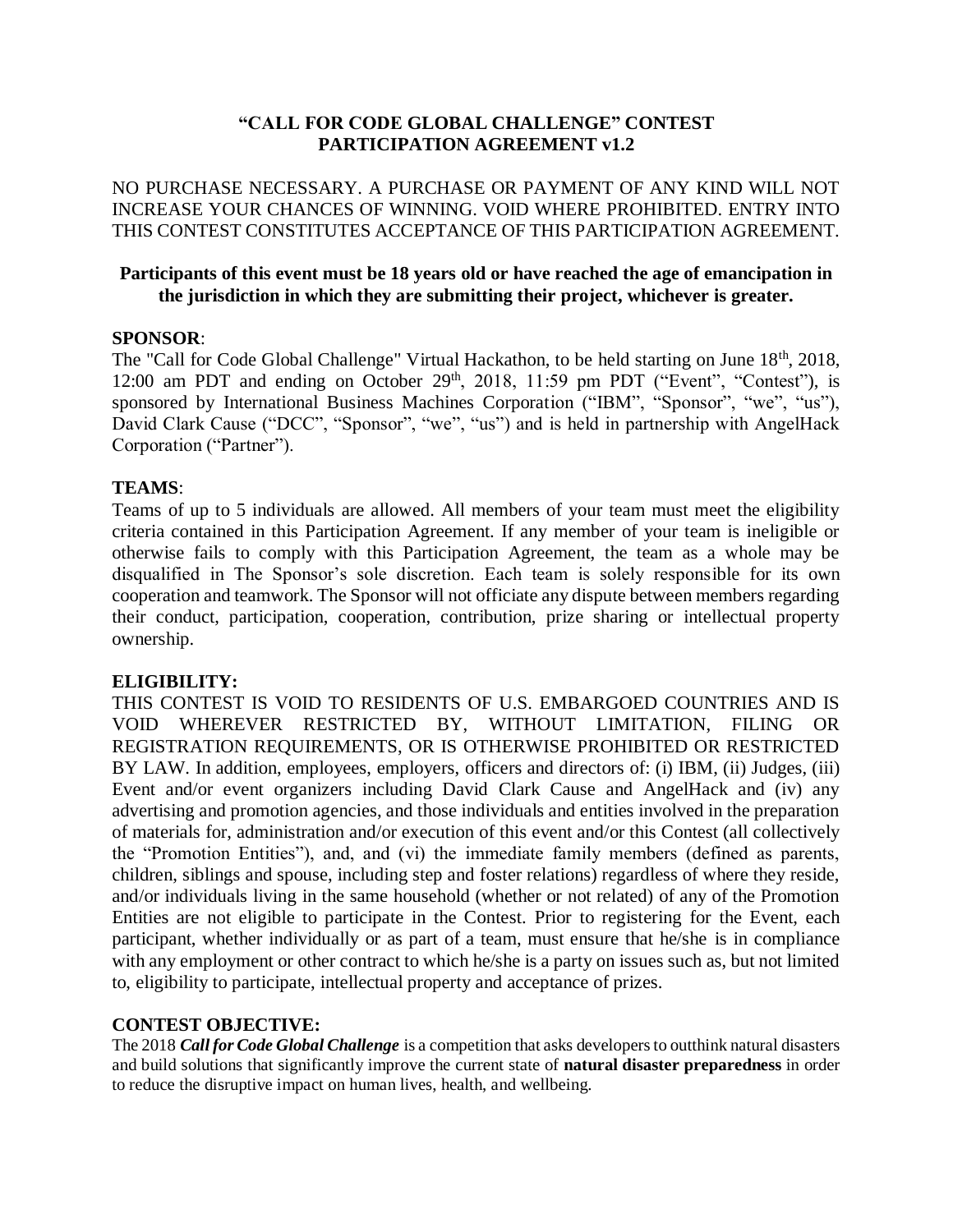Call for Code seeks effective, creative, and sustainable applications built during the 2018 *Call for Code Global Challenge* period running from June 18<sup>th</sup> to September 28<sup>th</sup> that have a lasting, positive, and significant impact on world natural disaster preparedness.

### **SUBMISSION**:

Your team's prototype and any other materials submitted in connection with the Event will be referred to herein as your team's "Submission". Submissions may include code, project entry information, team participant information, demonstration videos, and documentation. Instructions will be provided on how to submit your project and/or check in the code for your prototype. We will enforce one project Submission per team. Winning teams may be subject to a code review at some point following the event or immediately before the winners are announced. Your team must complete its prototype before the end of the "Hackathon Period," running from June 18<sup>th</sup>, 2018 to September  $28<sup>th</sup>$ , 2018.

### **INTELLECTUAL PROPERTY:**

Participants own the rights to the Submission they create during the Contest, subject to any license terms of the underlying Technology used in the Submission. Your team may create a prototype using data and/or API's or other copyrightable material owned by third parties. This could mean that you or a teammate use Technology owned or licensed by a third party. "Technology" means, without limitation, content (including pictorial, audio and audio-visual content), code, specifications, technical information, algorithms, images, design, art, music, graphics, SFX, data, and any other information or materials protected by any intellectual property right. You and your team must abide by the terms of any licenses associated with any third-party Technology used as part of your Submission, including any payment terms or other license terms that could apply for continued use of the Technology. By participating in the Hackathon, you will receive access to certain proprietary software, APIs, and/or other copyrighted materials, including pictorial, audio, video and/or audio-visual content ("Material") owned by the Sponsor or its affiliates, partners or licensors. You must comply with all license terms associated with such Sponsor Material, including any payment terms or other license terms that could apply for continued use of the Technology. Your team will be disqualified if the Sponsors have any reason to believe that your team has violated the terms of this paragraph. You should consult with appropriate advisors or legal counsel if you have any doubt as to whether you are meeting the requirements of this paragraph. Your team may bring to the Hackathon any pre-developed or licensed Technology that you plan to use in connection with your prototype, provided that such Technology meets the requirements of this paragraph.

As a condition of entry, you grant Sponsor and Partner a perpetual, irrevocable, worldwide, royalty-free, and non-exclusive license to use, publicly perform, publicly display, or publish any Submission in whole or in part that is submitted to this Event, for any purpose, including the purposes of allowing the Sponsor and Partner to test and evaluate the entry for purposes of this Event, to administer the technical and other requirements of the Event, including distribution of the entry to the Sponsor and Partner, and for Prize award, verification and fulfillment.

#### **DEMONSTRATIONS**:

Following the Hackathon Period, teams who have been selected as semi-finalists will have two to three minutes to demonstrate, via a video, its Submission to a panel of judges selected by the Sponsor. Demonstrations will occur virtually via Screencasts during the "Judging Period", set to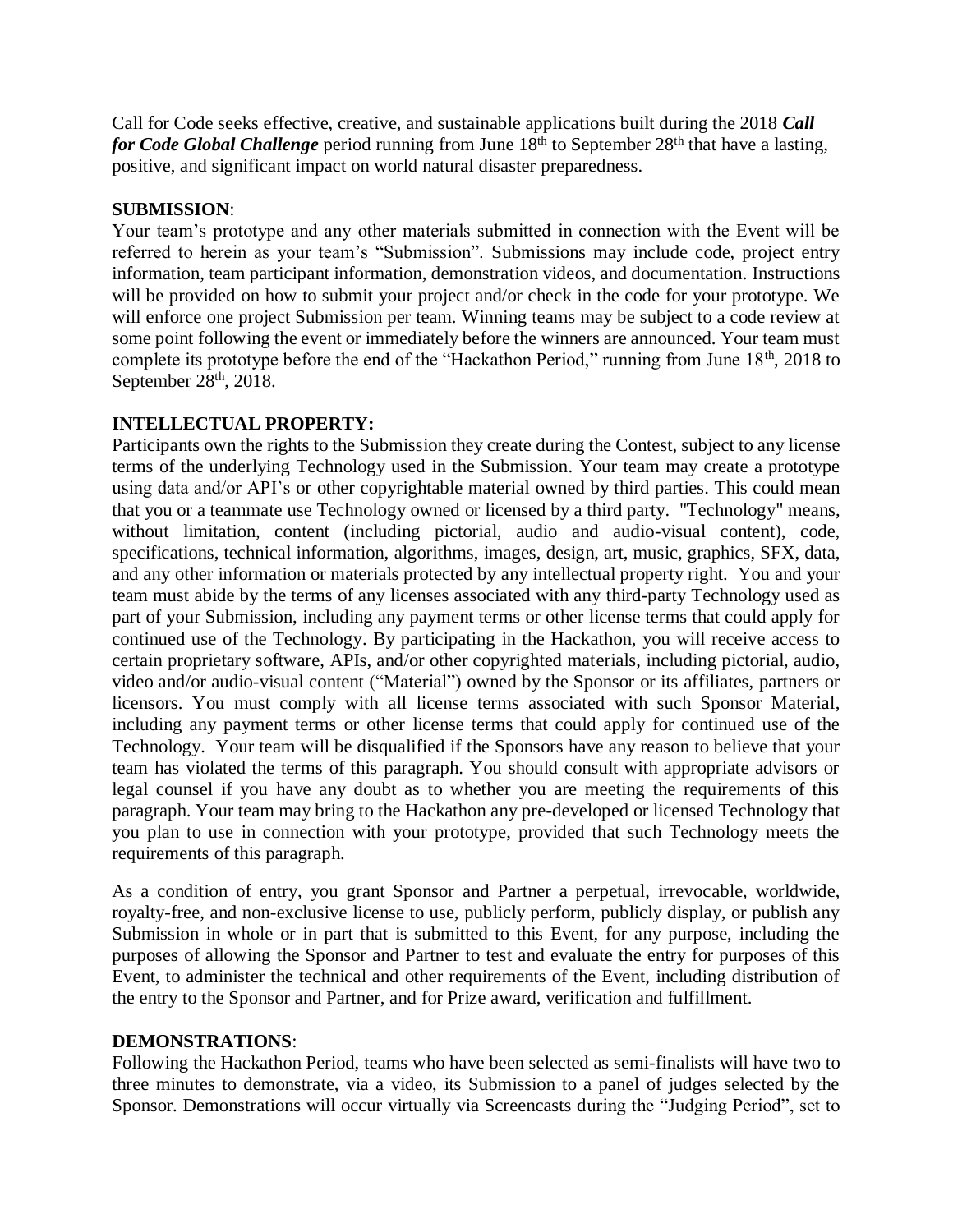occur between October 1<sup>st</sup> - October 22<sup>nd</sup>, 2018. Demonstration time limits may be shortened or lengthened in the Sponsor's sole discretion depending on the number of Entries. You may present your Submission in any way you see fit, but you are encouraged to explain and demonstrate how your Submission meets the judging criteria below. Presentation order and the Sponsor in its discretion.

## **JUDGING**:

A panel of judges will evaluate each Submission immediately after its demonstration using a combination of judging criteria:

Each submission will be scored in each round based on the following criteria with a minimum score of 0 and maximum score of 20 points, with the final score being the average of the judges' scores and an assessment of

- Completeness and transferability (5 points)
- $\bullet$  Effectiveness and efficiency (5 points)
- $\bullet$  Design and usability (5 points)
- Creativity and innovation (5 points)

A current list of judges can be found at the Event Website (callforcode.org/challenge). Judges are subject to change in The Sponsor's sole discretion. A judge may elect to recuse him or herself from evaluating a Submission, or The Sponsor may require a judge to recuse him or herself from evaluating a Submission, if, in the judge's or The Sponsor's discretion, it would not be appropriate for the judge to evaluate a participant's Submission because of a past or current relationship with the participant. Recusal decisions are final and not subject to appeal.

### **WINNER ANNOUNCEMENT AND VERIFICATION**:

Potential winners will be announced shortly after the Judging Rounds via Slack or via E-Mail. The Sponsor may take any actions necessary to verify a team's compliance with this Participation Agreement before awarding a Prize, including, without limitation, engaging a third-party vendor to evaluate the prototype software code and/or requiring a team to provide evidence of permission to use certain third-party materials. You understand and acknowledge that even though your team may be announced as a winner, if you as an individual, or your team's compliance with this Participation Agreement cannot be verified to the satisfaction of The Sponsor, The Sponsor will select an alternate winner. If you or your team is chosen as a winner, you may be asked to sign additional agreements related to prizes, travel, taxes, and appearances at the Global Prize Award Event.

### **PRIZE**:

### **GRAND PRIZE: \$200,000.00 USD (Distributed by David Clark Cause)**

- The *Call for Code Global Prize*
- Open source project support from The Linux Foundation
- Venture capitalist introduction for an opportunity to secure funding
- Opportunity to deploy the solution through the IBM Corporate Service Corps
- Plus travel to the *Call for Code Global Prize Event* in October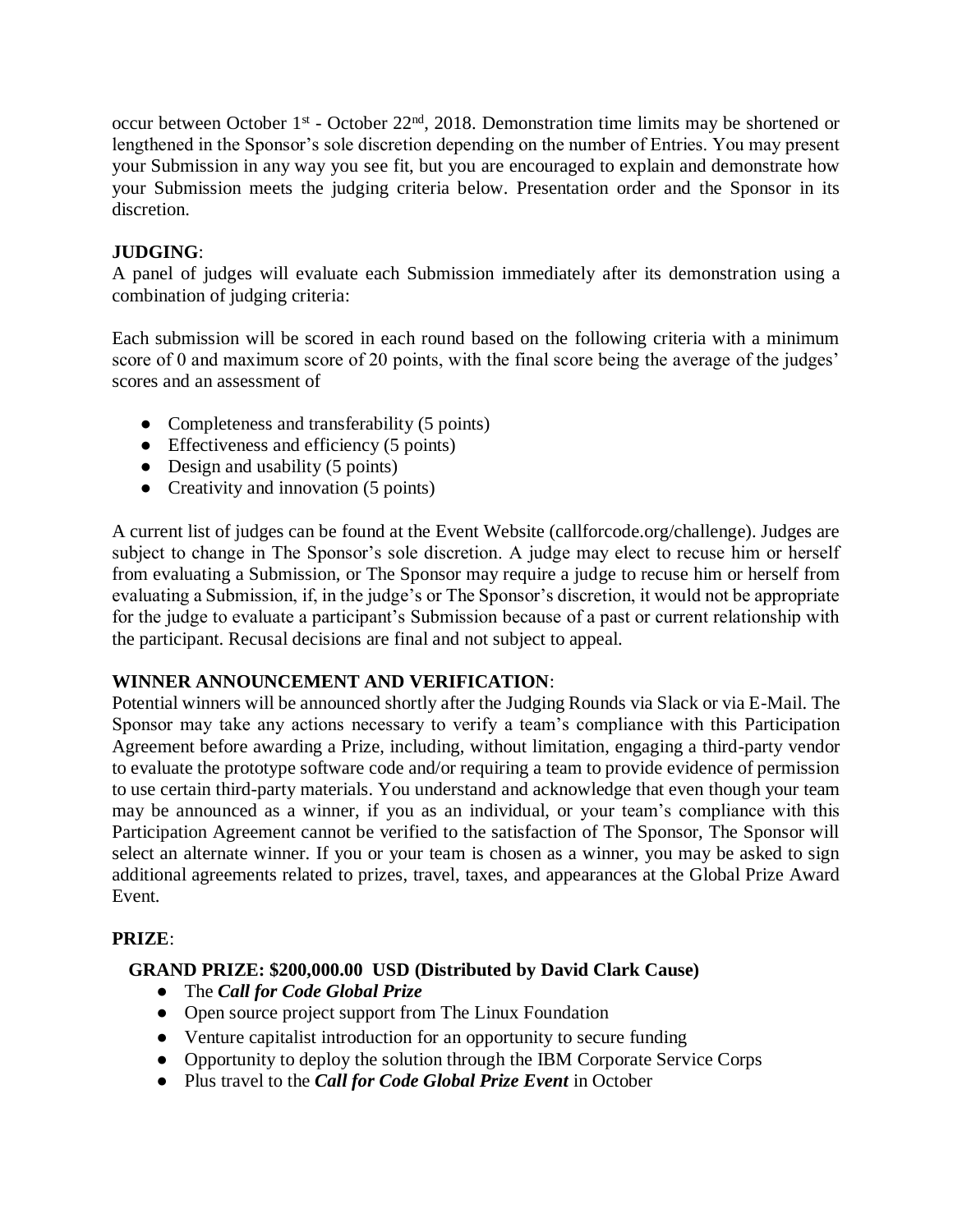#### **RUNNER UP PRIZE: \$25,000.00 USD (Distributed by David Clark Cause)**

● Plus travel to the *Call for Code Global Prize Event* in October

# **2nd RUNNER UP PRIZE: \$25,000.00 (Distributed by David Clark Cause)**

● Plus travel to the *Call for Code Global Prize Event* in October

### **3rd RUNNER UP PRIZE: \$10,000.00 (Distributed by David Clark Cause)**

### **4th RUNNER UP PRIZE: \$10,000.00 (Distributed by David Clark Cause)**

#### **PRIZE CONDITIONS**:

All Prize details will be determined by The Sponsor in its sole discretion. The Sponsor reserves the right to substitute a similar prize (or prize element) of comparable or greater value. All taxes and other expenses, costs, or fees associated with the acceptance and/or use of any Prize are the sole responsibility of winners. Prizes cannot be transferred or substituted by winner. If a Prize is unclaimed within a reasonable time after notification from The Sponsor, as determined by The Sponsor in its sole discretion, it will be forfeited, and time permitting, an alternate winner may be selected from the remaining eligible Entries at The Sponsor's sole discretion.

Participant acknowledges that a goal of this Contest is to encourage the development of contributions which may be freely adopted by the community and deployed to the areas of greatest need, and that your Submission must be licensed under the Apache License, Version 2.0, which may be available at<https://www.apache.org/licenses/LICENSE-2.0>.

Participant agrees that should the "Official Call for Code VC", defined as the Venture Capital Program Affiliate, notify The Grand Prize winning team during the Review Period (defined as thirty (30) days from the Event end date) of its desire to execute an agreement for Venture Capitalist's ("VC") use and commercialization of the Concept, Participant(s) and VC will negotiate in good faith for an agreement under mutually acceptable terms. If VC expressly and unequivocally rejects the proposed Submission during the Review Period or fails to notify Participant(s) of its wish to enter into an agreement by the end of the Review Period, or the parties hereto are unable after negotiation in good faith to conclude an agreement within the Review Period after the end of the Review Period, either party shall have the right to pursue arrangements with other parties. Any such agreement will be subject to the rights discussed in the Intellectual Property section of this Agreement. The respective parties agree not to negotiate terms of an agreement with any third party during the Review Period. No other organizing party may request First Right of Refusal for any concept or product built as part of this Event.

### **YOUR SUBMISSION:**

Your Submission must:

a. Adhere to the terms of service per this agreement and the rules stated at the beginning of the event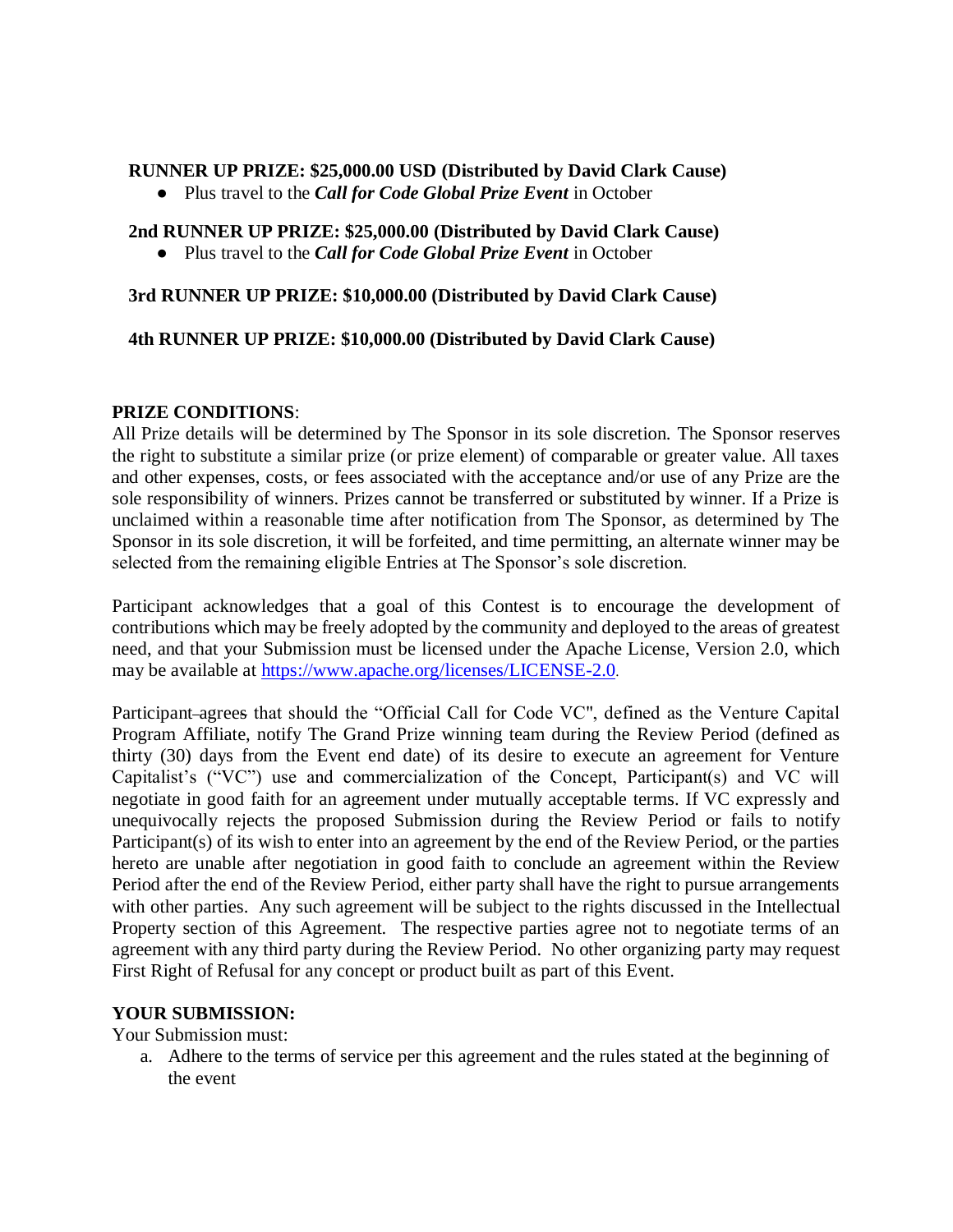- b. Not breach the terms and conditions of any embedded software or services used by your Application, including Sponsor or Partner APIs, which you accept separately from this agreement when you choose to use those APIs.
- c. Not contain any malicious code or backdoors,
- d. Not contain, depict or refer to any crude, vulgar, obscene, sexually explicit, disparaging, discriminatory, offensive, illegal or otherwise unsuitable language, activity or other content (all as determined by the Sponsor in its sole discretion)
- e. Not contain, depict or refer to any content which disparages or refers negatively to the Sponsor, the Event, or any other person or entity (all as determined by the Sponsor in its sole discretion); and
- f. Not contain any content that violates any law or any third party's rights (including privacy, personality and intellectual property rights).
- g. All code developed as part of the "Call for Code" must be fresh, meaning that the portion that's included in the main source code repository has been developed explicitly for this Contest and that all existing dependent libraries are equally available to all participants.
- h. All submissions must be deployed and run on the IBM Cloud or IBM Systems (using public, private, or hybrid models) and make use of IBM Cloud services to be eligible for Prizes.
- i. Before the start of the "Call for Code", developers can create wireframes, designs and user flows. To keep things fair, all code must be written during the duration of the "Call for Code" Challenge, from June 18<sup>th</sup> to September 28<sup>th</sup>.
- j. You may use any coding languages or open-source libraries.

### **DISQUALIFICATIONS**:

Your team's Submission may be disqualified if the Sponsor has reason to believe, in the Sponsor's sole discretion, that your Submission (a) contains any element that is malicious, corrupt, damaged, incomplete, inappropriate, or offensive; (b) violates the terms of use of any social media service, website, mobile application or any other platform used in connection with your Submission; (c) infringes any third party intellectual property rights; (d) violates any applicable law or (e) violates or does not comply with any section of this Participation Agreement.

You and/or your entire team may be disqualified for any of the following actions, with or without warning, in The Sponsor's sole discretion: (i) verbal abuse of another participant or Event staff; (ii) inappropriate touching or harming of another participant or Event staff; (iii) breach of the Event Participant Agreement or any other agreement entered into in connection with the Event; (iv) violation of or non-compliance with any section of this Participation Agreement, (v) if any of your team members fail to submit a properly executed Participation Agreement or (vi) violating the spirit of the Event. If the Sponsor has reason to believe that you or your team has compromised the integrity or the legitimate operation of this Event, or has attempted to compromise the integrity or the legitimate operation of this Event, including, without limitation, by cheating, hacking, creating a malicious bot or other automated program, or by committing fraud in any way, your If during the Event, any Event staff has reason to believe that your health is in danger, you may be required to discontinue your participation in the Event and asked to seek immediate medical assistance. Your teammates, if any, may continue participating in the Event if they so choose.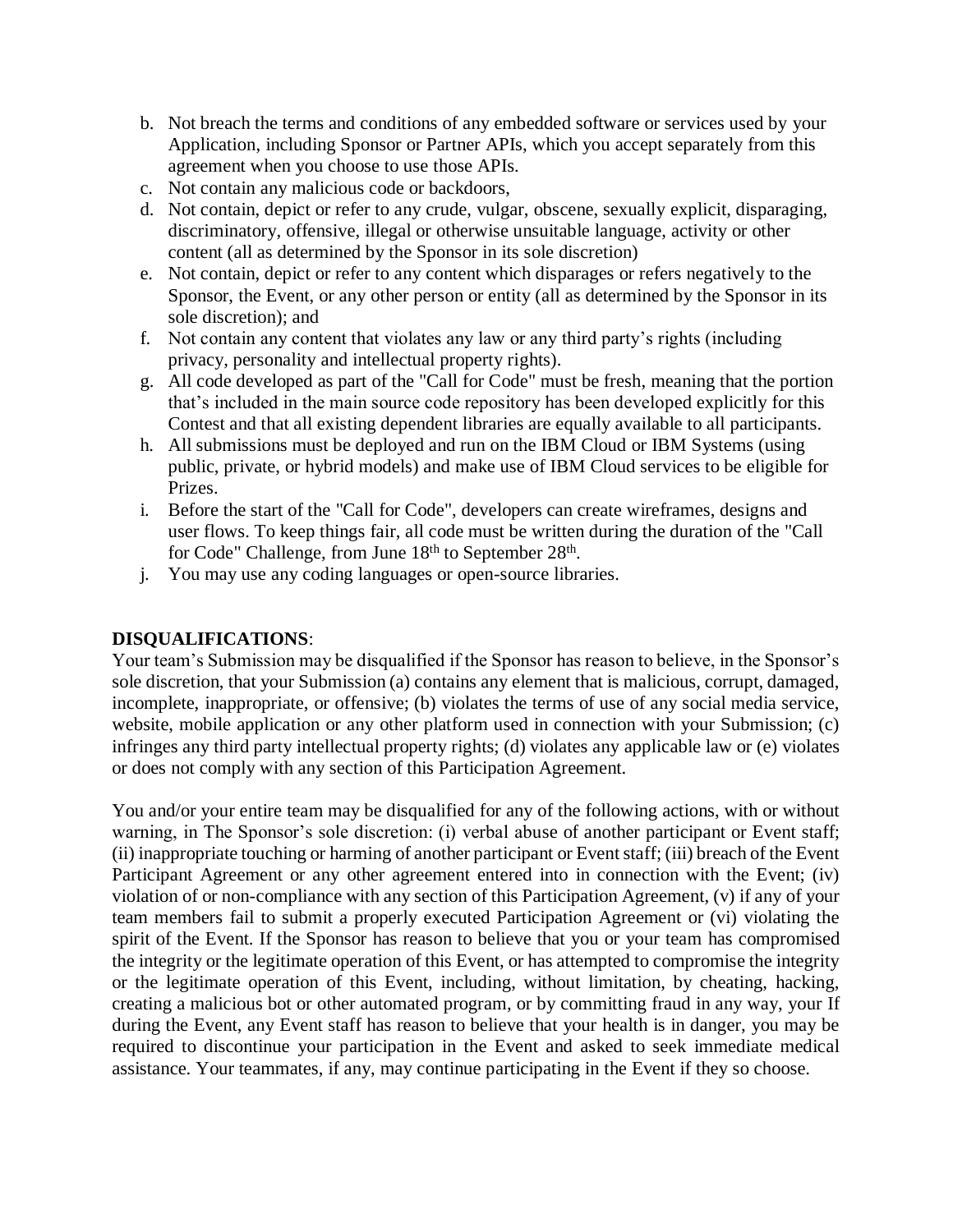All disqualification decisions are final and not subject to appeal.

### **CODE OF CONDUCT:**

Harassment includes offensive verbal comments related to gender, gender identity and expression, age, sexual orientation, disability, physical appearance, body size, race, ethnicity, nationality, religion, sexual images in public spaces, deliberate intimidation, stalking, following, photography or audio/video recording against reasonable consent, sustained disruption of talks or other events, inappropriate physical contact, and unwelcome sexual attention.

Participants asked to stop any harassing behavior are expected to comply immediately.

As this is a Hackathon Event we would like to explicitly note that the hacks created at our Event are equally subject to the anti-harassment policy.

Sponsors and partners are also subject to the anti-harassment policy. In particular, Sponsors should not use sexualized images, activities, or other material. Sponsor representatives (including volunteers) should not use sexualized clothing/uniforms/costumes, or otherwise create a sexualized environment.

### **VIDEO TAPING AND STILL PHOTOGRAPHY:**

By participating in the Event, you agree to be photographed and videotaped by the Sponsor or its contractors without receiving compensation of any kind. You understand that the images and footage may be broadcast, displayed, reproduced, edited, exhibited, used and distributed by the Sponsor over the Internet and/or any other communication medium now existing or hereafter created, for promotional, revenue producing and/or any other purpose as the Sponsor determines in its sole and absolute discretion. This authorization explicitly includes the use of your name, likeness, and/or voice. You may opt out of being photographed and/or videotaped by informing Event staff upon check-in at the Event that you do not consent to be photographed or videotaped, or by approaching the photographers or videographers directly.

### **ADDITIONAL TERMS**:

The failure of The Sponsor to comply with any provision of this Participation Agreement due to an act of God, hurricane, war, fire, riot, earthquake, terrorism, act of public enemies, actions of governmental authorities outside of the control of The Sponsor (excepting compliance with applicable codes and regulations), or other "force majeure" event will not be considered a breach of this Participation Agreement. The Sponsor assumes no responsibility for any injury or damage to your or any other person's computer relating to or resulting from downloading materials or software in connection with the Event. The Sponsor is not responsible for telecommunications, network, electronic, technical, or computer failures of any kind; for inaccurate transcription of Submission information; for errors in any promotional or marketing materials or in this Participation Agreement; for any human or electronic error; or for Entries that are stolen, misdirected, garbled, delayed, lost, late, damaged, or returned. The Sponsor reserves the right to cancel, modify, or suspend the Event or any element thereof (including, without limitation, this Participation Agreement) without notice in any manner and for any reason (including, without limitation, in the event of any unanticipated occurrence that is not fully addressed in this Participation Agreement). In the event of cancellation, modification, or suspension, the Sponsor